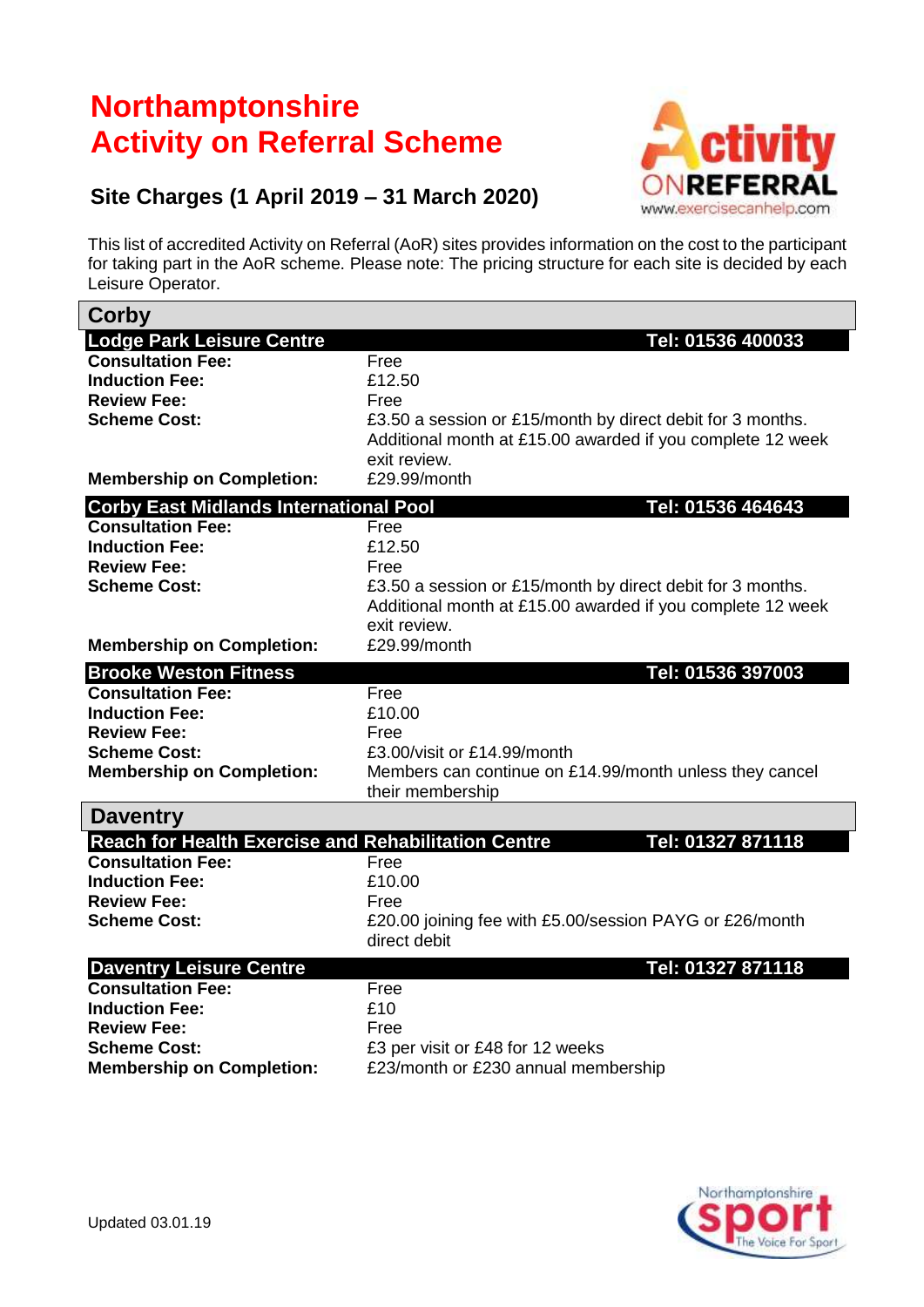| <b>East Northants</b>                                   |                                                                                    |
|---------------------------------------------------------|------------------------------------------------------------------------------------|
| <b>The Pemberton Centre</b>                             | Tel: 01933 350324                                                                  |
| <b>Consultation Fee:</b>                                | Free                                                                               |
| <b>Induction Fee:</b><br><b>Review Fee:</b>             | Free<br>Free                                                                       |
| <b>Scheme Cost:</b>                                     | One up-front payment of £59.95, or £3.00/session.                                  |
| <b>Membership on Completion:</b>                        | £59.95 for 3months                                                                 |
| <b>The Nene Centre</b>                                  | Tel: 01832 734090                                                                  |
| <b>Consultation Fee:</b>                                | Free                                                                               |
| <b>Induction Fee:</b>                                   | Free                                                                               |
| <b>Review Fee:</b><br><b>Scheme Cost:</b>               | Free<br>One up-front payment of £59.95, or £3.00/session.                          |
| <b>Membership on Completion:</b>                        | £59.95 for 3months                                                                 |
| <b>Manor Sports Centre</b>                              | Tel: 01933 461459                                                                  |
| <b>Consultation Fee:</b>                                | Free                                                                               |
| <b>Induction Fee:</b>                                   | £10.00                                                                             |
| <b>Review Fee:</b>                                      | Free                                                                               |
| <b>Scheme Cost:</b><br><b>Membership on Completion:</b> | £19.00/month standing order or a one off payment of £55.00<br>£20/month            |
|                                                         |                                                                                    |
| <b>Imperial Court</b><br><b>Consultation Fee:</b>       | Tel: 01933 315116<br>Free                                                          |
| <b>Induction Fee:</b>                                   | £3.00                                                                              |
| <b>Review Fee:</b>                                      | £3.00                                                                              |
| <b>Scheme Cost:</b>                                     | £3.00/session                                                                      |
| <b>Membership on Completion:</b>                        | £30/annum or £3.00/session                                                         |
| <b>Kettering</b>                                        |                                                                                    |
|                                                         |                                                                                    |
| <b>Kettering Swimming Pool &amp; Health Club</b>        | Tel: 01536 410253                                                                  |
| <b>Consultation Fee:</b>                                | Free                                                                               |
| <b>Induction Fee:</b>                                   | Free                                                                               |
| <b>Review Fee:</b><br><b>Scheme Cost:</b>               | Free                                                                               |
|                                                         | £2.80/session for gym, £2.10/session for swim, £14.50/month<br><b>Direct Debit</b> |
| <b>Membership on Completion:</b>                        | £145.00 annual membership                                                          |
| <b>Desborough Leisure Centre &amp; Health Club</b>      | Tel: 01536 7611239                                                                 |
| <b>Consultation Fee:</b>                                | Free                                                                               |
| <b>Induction Fee:</b>                                   | Free                                                                               |
| <b>Review Fee:</b><br><b>Scheme Cost:</b>               | Free                                                                               |
| <b>Membership on Completion:</b>                        | £2.80/session for gym, £14.50/month Direct Debit<br>£145.00 annual membership      |
| <b>Montsaye Community Sports Centre</b>                 | Tel: 01536 713708                                                                  |
| <b>Consultation Fee:</b>                                | £3.10                                                                              |
| <b>Induction Fee:</b>                                   | £3.10                                                                              |
| <b>Review Fee:</b>                                      | £3.10                                                                              |
| <b>Scheme Cost:</b><br><b>Membership on Completion:</b> | £3.10/session<br>£15.99/month for gym and classes or £20.99 to include             |

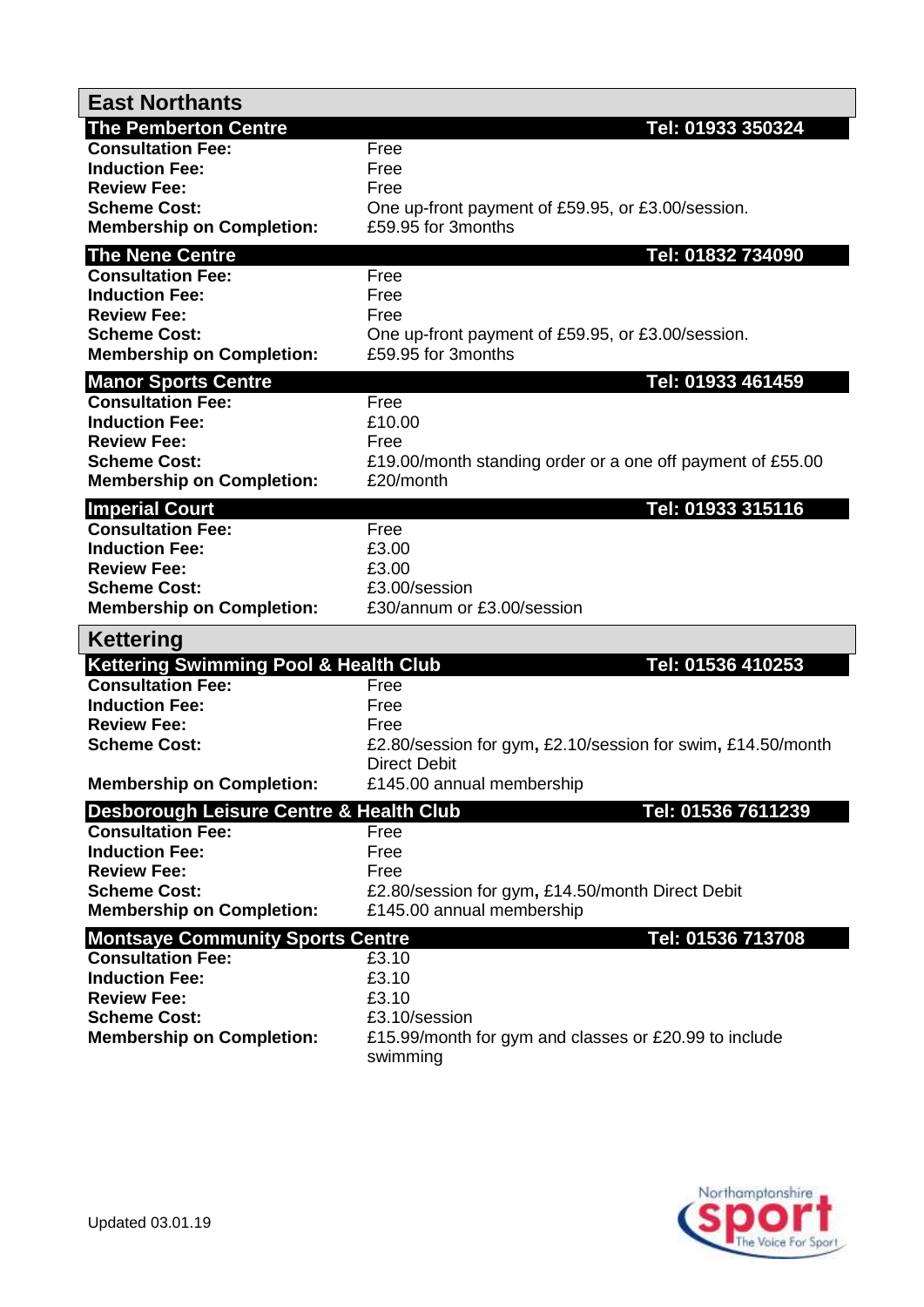| <b>Northampton</b>                                |                                                                                      |
|---------------------------------------------------|--------------------------------------------------------------------------------------|
| <b>Danes Camp Leisure Centre</b>                  | Tel: 01604 838333                                                                    |
| <b>Consultation Fee:</b>                          | £20.00                                                                               |
| <b>Induction Fee:</b>                             | Free                                                                                 |
| <b>Review Fee:</b>                                | Free                                                                                 |
| <b>Scheme Cost:</b>                               | £15.00/month DD for 3 months committed membership for the                            |
| <b>Membership on Completion:</b>                  | duration of the scheme<br>£15.00/month DD rolling contract which can be cancelled at |
|                                                   | any time.                                                                            |
| <b>Lings Forum Sports Centre</b>                  | Tel: 01604 838333                                                                    |
| <b>Consultation Fee:</b>                          | £20.00                                                                               |
| <b>Induction Fee:</b>                             | Free                                                                                 |
| <b>Review Fee:</b>                                | Free                                                                                 |
| <b>Scheme Cost:</b>                               | £15.00/month DD for 3 months committed membership for the                            |
|                                                   | duration of the scheme                                                               |
| <b>Membership on Completion:</b>                  | £15.00/month DD rolling contract which can be cancelled at<br>any time.              |
| <b>The Mounts Baths</b>                           | Tel: 01604 838333                                                                    |
| <b>Consultation Fee:</b>                          | £20.00                                                                               |
| <b>Induction Fee:</b>                             | Free                                                                                 |
| <b>Review Fee:</b>                                | Free                                                                                 |
| <b>Scheme Cost:</b>                               | £15.00/month DD for 3 months committed membership for the                            |
|                                                   | duration of the scheme                                                               |
| <b>Membership on Completion:</b>                  | £15.00/month DD rolling contract which can be cancelled at                           |
|                                                   | any time.                                                                            |
| <b>Pump Gym, Northampton</b>                      | Tel: 01604 553425                                                                    |
| <b>Consultation Fee:</b>                          | £20.00                                                                               |
| <b>Induction Fee:</b>                             | Free                                                                                 |
| <b>Review Fee:</b>                                | Free                                                                                 |
| <b>Scheme Cost:</b>                               | £14.99 per month, direct debit, with no contract.                                    |
| <b>Membership on Completion:</b>                  | £14.99 per month, direct debit, with no contract.                                    |
| <b>Fitness without Boundaries</b>                 |                                                                                      |
| <b>Consultation Fee:</b>                          | £20.00                                                                               |
| <b>Induction Fee:</b>                             | Free                                                                                 |
| <b>Review Fee:</b>                                | Free                                                                                 |
| <b>Scheme Cost:</b>                               | £5 per sessions or £20.00 per month                                                  |
| <b>Membership on Completion:</b>                  |                                                                                      |
| <b>South Northants</b>                            |                                                                                      |
| <b>Brackley Leisure Centre / Swimming Pool</b>    | Tel: 01280 701787                                                                    |
| <b>Consultation Fee:</b>                          | Free                                                                                 |
| <b>Induction Fee:</b>                             | Free                                                                                 |
| <b>Review Fee:</b>                                | Free                                                                                 |
| <b>Scheme Cost:</b>                               | PAYG £3.10 for 20 sessions                                                           |
| <b>Membership on Completion:</b>                  | £20.50 basic membership                                                              |
|                                                   |                                                                                      |
| <b>Towcester Centre for Leisure</b>               | Tel: 01327 322480                                                                    |
| <b>Consultation Fee:</b><br><b>Induction Fee:</b> | Free                                                                                 |
| <b>Review Fee:</b>                                | Free                                                                                 |
| <b>Scheme Cost:</b>                               | Free<br>PAYG £3.10 for 20 sessions                                                   |
|                                                   |                                                                                      |
| <b>Membership on Completion:</b>                  | £20.50 basic membership                                                              |
|                                                   |                                                                                      |